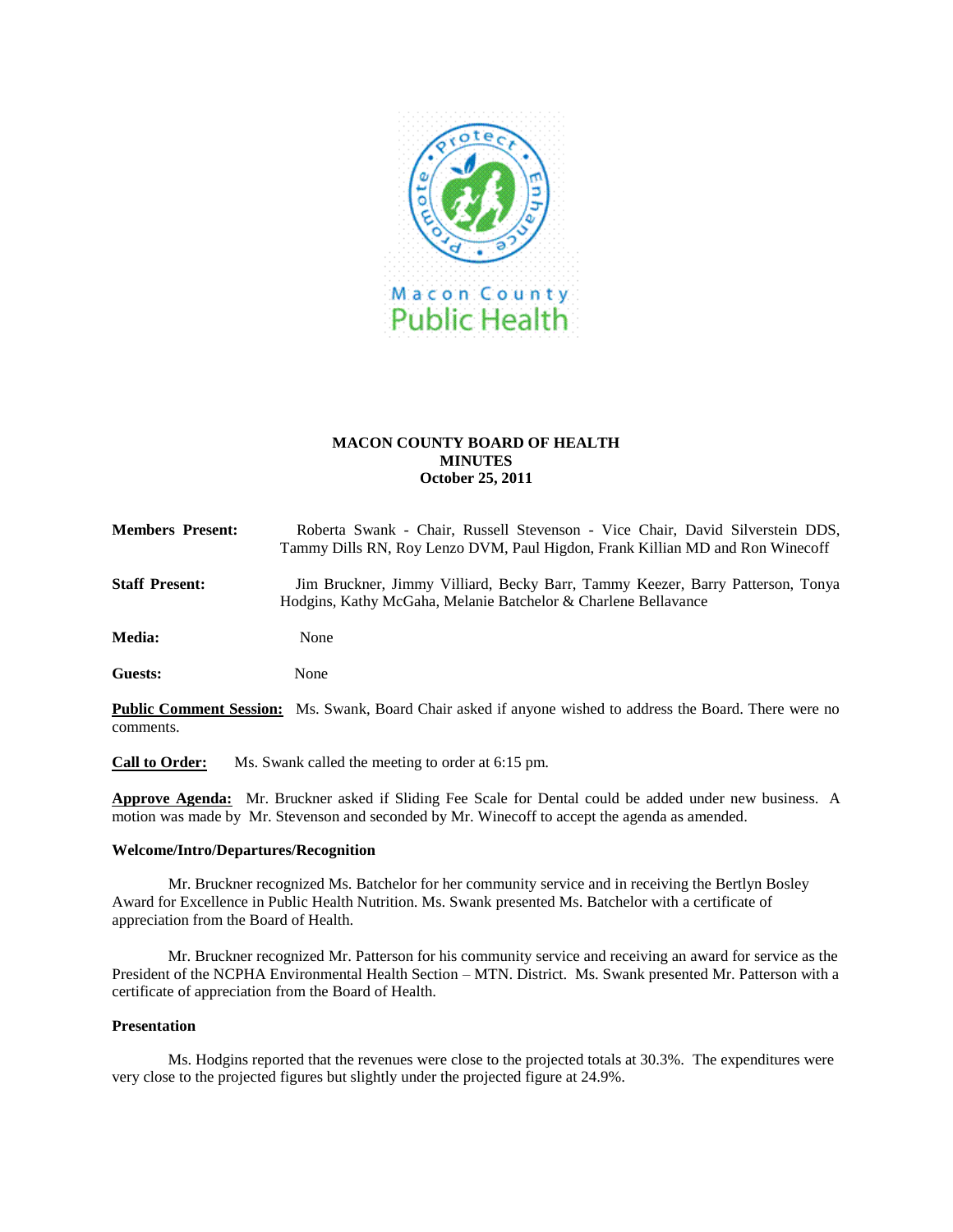**Approve Minutes of Previous Meeting:** A motion was made by Dr. Killian and seconded by Dr. Silverstein to approve the minutes of **September 27, 2011** as presented.

#### **Old Business**

Mr. Bruckner reported that the Ad Hoc committee created for Adult Dental met on October 19 with several members of the board of commissioners to discuss the alternatives available for the dental program. The commissioners realize that both the adult and child dental programs are needed in the community. The estimated amount projected to be needed to continue to the end of the year would be approximately \$53,000. They discussed the implementation of a sliding fee scale due to the increases in fees to the dental fee plan made recently.

#### **New Business**

**Sliding Fee Scale – Dental** - Mr. Bruckner referred the board members to the handout in their packets regarding the proposed sliding fee scale for both the child and adult dental programs. The scale is based on Federal Poverty Guidelines. The new fee scale is primarily to benefit the self pay patients. A motion was made by Mr. Winecoff and seconded by Mr. Stevenson to approve the sliding fee scale as presented.

**Rabies Clinic Numbers -** Mr. Patterson reported that the fall rabies clinics were performed at five sites. He referred the Board members to the handout in their packets with the total rabies shots given by each clinic. A total of 894 rabies vaccinations were given.

Mr. Stevenson asked how many bite cases they have had so far this year. Mr. Patterson said they would probably have about 100 bites by the end of the year.

**Flu Season Clinic Numbers** - Mr. Villiard reported that we have been tracking the number of flu shots that we have given by site this year so we will have a better idea of which sites gave the largest number of shots. We are on schedule to meet our revenue that was projected for the year. Mr. Villiard reported we only gave six shots at Nantahala this year so we may want to reconsider visiting this location next year. There is much more competition for flu shots in the county than there has been in the past. The high dose vaccine was a good decision. Mr. Villiard reported we ordered 50 doses and used all of them and we are still getting requests for more.

Mr. Bruckner has spoken with Tim Hubbs at Angel Medical and he agreed that the hospital and health department should partner on next year's flu shot efforts.

**November & December Meetings** - Ms. Swank advised that the November and December meetings are close to the holidays and a suggestion was made to skip November and have a meeting the first week in December. A motion was made by Mr. Stevenson that Tuesday, December  $6<sup>th</sup>$  be scheduled as the date for the next meeting. Motion was seconded by Mr. Winecoff. All members present were in agreement.

**Public Health 501c3** - Mr. Bruckner reported that the Healthy Carolinians board is being dispand; however the steering committee will still function. There is a 501c3 in place that could be of benefit to the community that we don't want to loose. Jim suggested that one way to maintain this fund would be to have the Board of Health become the Board for the 501c3. If the Board decides to take this on the County Attorney would have to check into protection for the Board members and it would also need to be approved by the Board of County Commissioners. A motion was made by Dr. Silverstein and seconded by Mr. Stevenson that before the Board makes a final decision on the matter Mr. Bruckner have a conversation with the County Attorney to further investigate any potential liability issue for the Board. All members present were in agreement.

### **Board Training and Information**

Jim Bruckner referred board members to the handout in their packets NACCHO (Research Brief)  $\&$ NALBOH (Newsbrief)